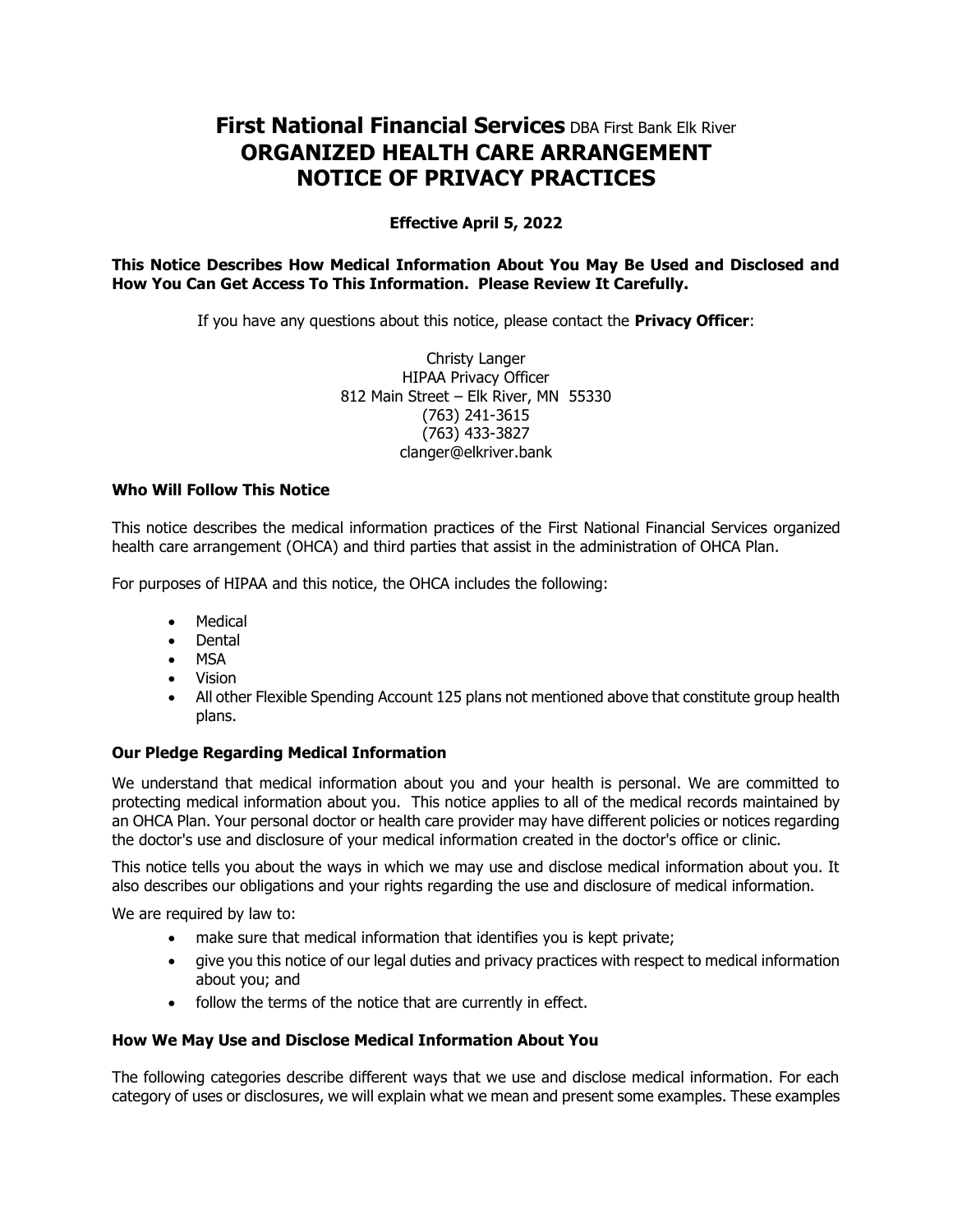are not exhaustive. Not every use or disclosure in a category will be listed. However, all of the ways we are permitted to use and disclose information will fall within one of the categories.

**Please note**: In most instances, how information is used and disclosed has not changed. The descriptions reflect how the Health Plans that make up the OHCA have traditionally operated.

**For Treatment (as described in applicable regulations)**. We may use or disclose medical information about you to facilitate medical treatment or services by providers. We may disclose medical information about you to providers, including doctors, nurses, technicians, medical students, or other hospital personnel who are involved in taking care of you.

**For Payment (as described in applicable regulations)**. We may use and disclose medical information about you to determine eligibility for benefits, to facilitate payment for the treatment and services you receive from health care providers, to determine benefit responsibility under an OHCA Plan, or to coordinate OHCA Plan coverage. For example, we may tell your health care provider about your medical history to determine whether a particular treatment is experimental, investigational, or medically necessary or to determine whether the OHCA Plan covers the treatment. We may also share medical information with a utilization review or pre-certification service provider. Likewise, we may share medical information with another entity to assist with the adjudication (legal actions) or subrogation (third party reimbursements) of health claims or to another health plan to coordinate benefit payments.

**For Health Care Operations (as described in applicable regulations)**. We may use and disclose medical information about you for other OHCA Plan operations. These uses and disclosures are necessary to run the OHCA Plan. For example, we may use medical information in connection with: conducting quality assessment and improvement activities; underwriting, premium rating, and other activities relating to OHCA Plan coverage; submitting claims for stop-loss (or excess loss) coverage; conducting or arranging for medical review, legal services, audit services, and fraud and abuse detection programs; business planning and development such as cost management; and business management and general OHCA Plan administrative activities. We will not, however, use genetic information about you for underwriting purposes.

**To Business Associates**. We may contract with individuals or entities known as Business Associates to perform various functions on our behalf or to provide certain types of services. In order to perform these functions or provide these services, Business Associates will receive, create, maintain, use and/or disclose your protected health information, but only after they agree in writing with us to implement appropriate safeguards regarding your protected health information. For example, we may disclose your protected health information to a Business Associate to administer claims or to provide support services, such as utilization management, pharmacy benefit management or subrogation, but only after the Business Associate enters into a Business Associate contract with us.

**As Required By Law**. We will disclose medical information about you when required to do so by federal, state or local law. For example, we may disclose medical information when required by a court order or subpoena.

**To Avert a Serious Threat to Health or Safety**. An OHCA may use and disclose medical information about you when necessary to prevent a serious threat to your health and safety or the health and safety of the public or another person. However disclosure would be limited to someone able to help prevent the threat.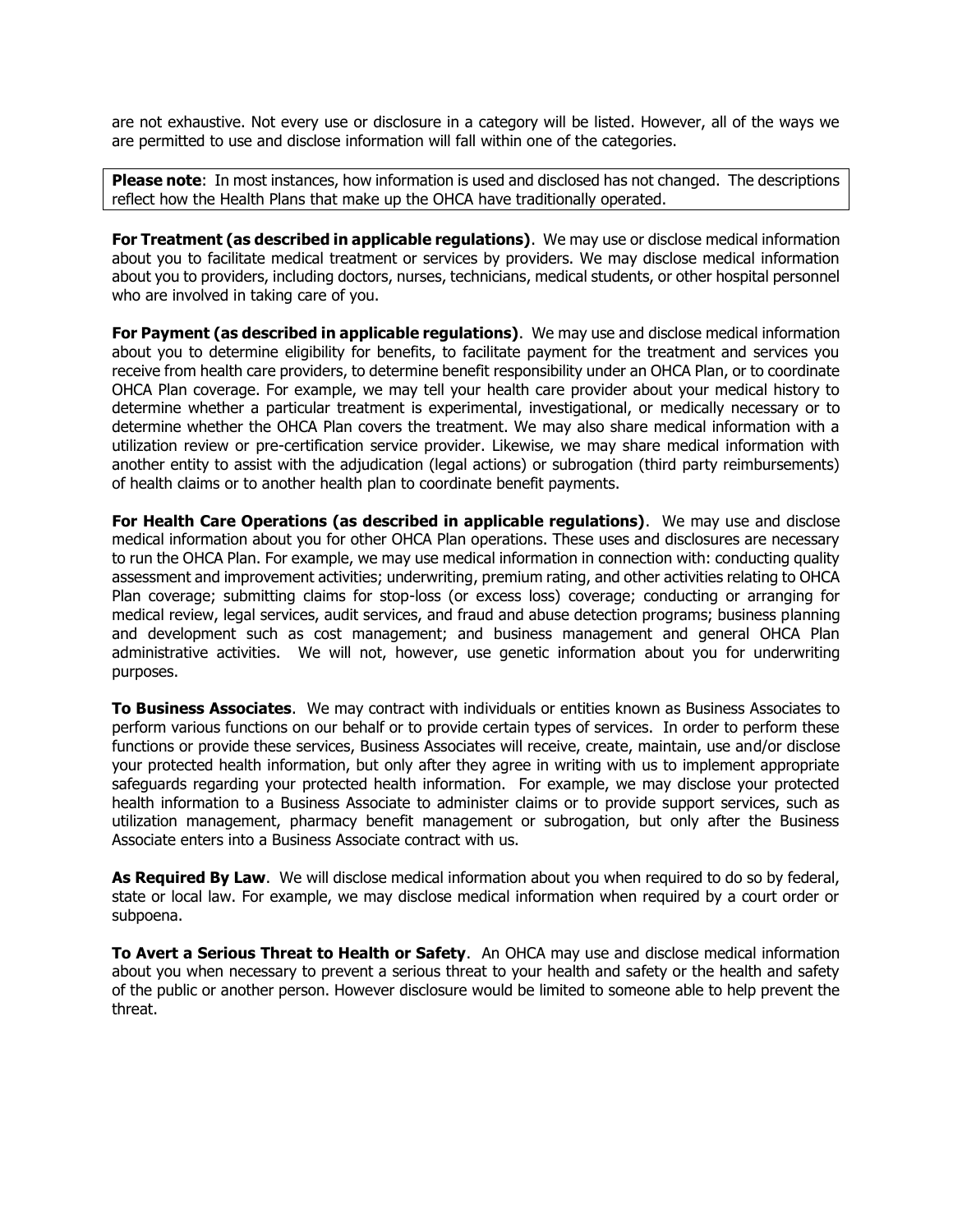### **Special Situations**

**Disclosure to Health Plan Sponsor**. Information may be disclosed to another health plan for purposes of facilitating claims payments under that plan. In addition, medical information may be disclosed to Medica or our current health plan personnel solely for administering benefits under the OHCA Plan.

**Organ and Tissue Donation.** If you are an organ donor, we may release medical information to organizations that handle organ procurement or organ, eye or tissue transplantation or to an organ donation bank, as necessary to facilitate organ or tissue donation and transplantation.

**Military and Veterans**. If you are a member of the armed forces, we may release medical information about you as required by military command authorities. We may also release medical information about foreign military personnel to the appropriate foreign military authority.

**Workers' Compensation**. We may release medical information about you for workers' compensation or similar programs. These programs provide benefits for work-related injuries or illness.

**Public Health Risks**. We may disclose medical information about you for public health activities. These activities generally include the following:

- to prevent or control disease, injury or disability;
- to report births and deaths;
- to report reactions to medications or problems with products;
- to notify people of recalls of products they may be using;
- to notify a person who may have been exposed to a disease or may be at risk for contracting or spreading a disease or condition;
- to notify the appropriate government authority if we believe an individual has been the victim of abuse, neglect or domestic violence. We will only make this disclosure if you agree or when required or authorized by law.

**Health Oversight Activities**. We may disclose medical information to a health oversight agency for activities authorized by law. These oversight activities include, for example, audits, investigations, inspections, and licensure. These activities are necessary for the government to monitor the health care system, government programs, and compliance with civil rights laws.

**Lawsuits and Disputes**. If you are involved in a lawsuit or a dispute, we may disclose medical information about you in response to a court or administrative order. We may also disclose medical information about you in response to a subpoena, discovery request, or other lawful process by someone else involved in the dispute, but only if efforts have been made to tell you about the request or to obtain an order protecting the information requested.

**Law Enforcement**. We may release medical information if asked to do so by a law enforcement official:

- in response to a court order, subpoena, warrant, summons or similar process;
- to identify or locate a suspect, fugitive, material witness, or missing person;
- about the victim of a crime if, under certain limited circumstances, we are unable to obtain the person's agreement;
- about a death we believe may be the result of criminal conduct; and
- in emergency circumstances to report a crime; the location of the crime or victims; or the identity, description or location of the person who committed the crime.

**Coroners, Medical Examiners and Funeral Directors**. We may release medical information to a coroner or medical examiner. This may be necessary, for example, to identify a deceased person or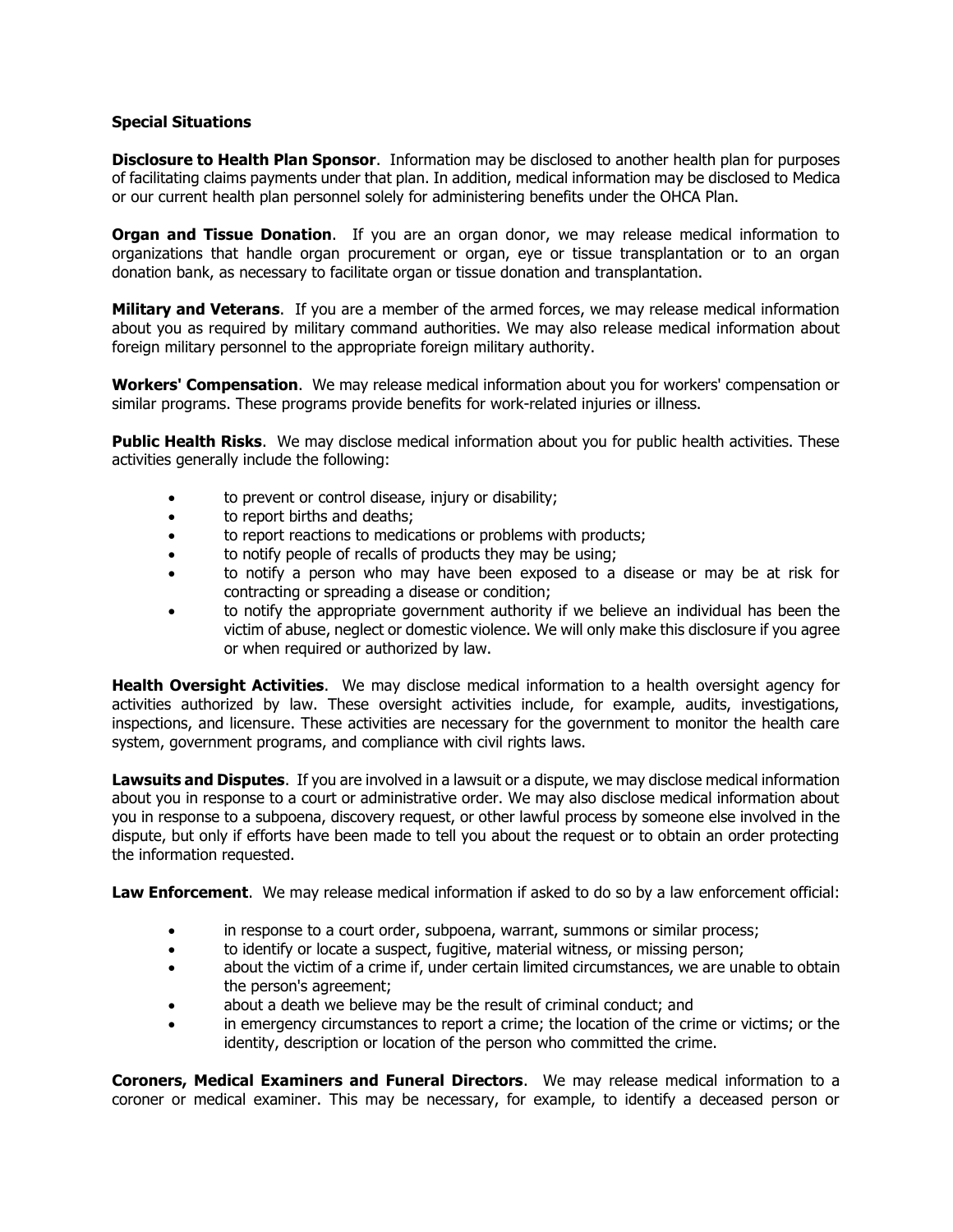determine the cause of death. We may also release medical information about patients of the hospital to funeral directors as necessary to carry out their duties.

**National Security and Intelligence Activities**. We may release medical information about you to authorized federal officials for intelligence, counterintelligence, and other national security activities authorized by law.

**Inmates**. If you are an inmate of a correctional institution or under the custody of a law enforcement official, we may release medical information about you to the correctional institution or law enforcement official. This release would be necessary (1) for the institution to provide you with health care; (2) to protect your health and safety or the health and safety of others; or (3) for the safety and security of the correctional institution.

**Research**. We may disclose your protected health information to researchers when:

- (1) the individual identifiers have been removed; or
- (2) when an institutional review board or privacy board has reviewed the research proposal and established protocols to ensure the privacy of the requested information, and approves the research.

#### **Required Disclosures**

**Government Audits**. We are required to disclose your protected health information to the Secretary of the United States Department of Health and Human Services when the Secretary is investigating or determining our compliance with the HIPAA privacy rule.

**Disclosures to You**. When you request, we are required to disclose to you the portion of your protected health information that contains medical records, billing records, and any other records used to make decisions regarding your health care benefits. We are also required, when requested, to provide you with an accounting of most disclosures of your protected health information if the disclosure was for reasons other than for payment, treatment, or health care operations, and if the protected health information was not disclosed pursuant to your individual authorization.

#### **Other Disclosures**

**Personal Representatives**. We will disclose your protected health information to individuals authorized by you, or to an individual designated as your personal representative, attorney-in-fact, etc., so long as you provide us with a written notice/authorization and any supporting documents (i.e., power of attorney). Note: Under the HIPAA privacy rule, we do not have to disclose information to a personal representative if we have a reasonable belief that:

- (1) you have been, or may be, subjected to domestic violence, abuse or neglect by such person; or
- (2) treating such person as your personal representative could endanger you; and
- (3) in the exercise of professional judgment, it is not in your best interest to treat the person as your personal representative.

**Spouses and Other Family Members**. With only limited exceptions, we will send all mail to the employee. This includes mail relating to the employee's spouse and other family members who are covered under the OHCA Plan, and includes mail with information on the use of OHCA Plan benefits by the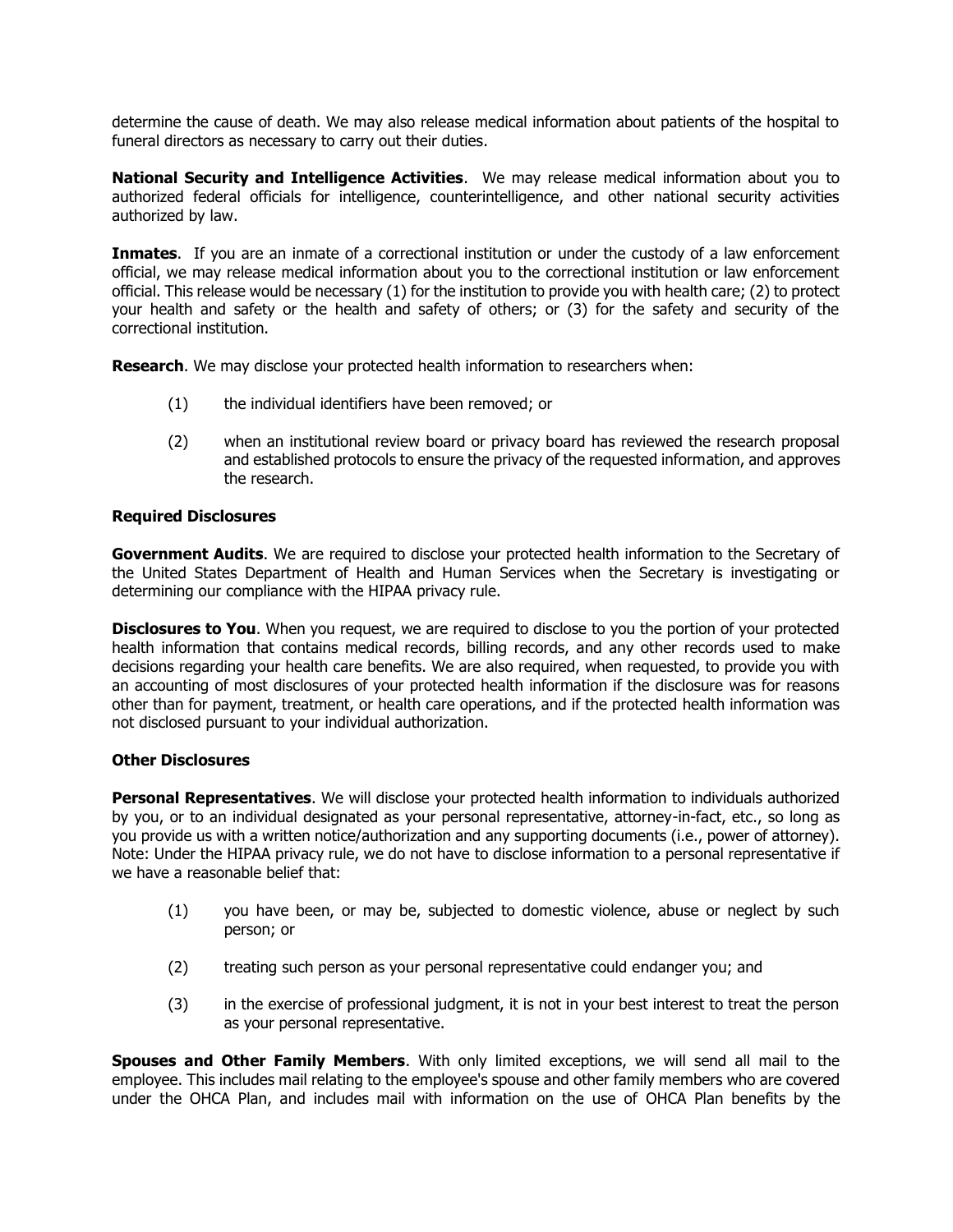employee's spouse and other family members and information on the denial of any OHCA Plan benefits to the employee's spouse and other family members. If a person covered under the OHCA Plan has requested Restrictions or Confidential Communications (see below under "Your Rights"), and if we have agreed to the request, we will send mail as provided by the request for Restrictions or Confidential Communications.

**Authorizations**. Other uses or disclosures of your protected health information not described above will only be made with your written authorization. For example, in general and subject to specific conditions, we will not use or disclose your psychiatric notes, use or disclose your protected health information for marketing, sell your protected health information without your written authorization. You may revoke written authorization at any time, so long as the revocation is in writing. Once we receive your written revocation, it will only be effective for future uses and disclosures. It will not be effective for any information that may have been used or disclosed in reliance upon the written authorization and prior to receiving your written revocation.

# **Your Rights Regarding Medical Information About You**

You have the following rights regarding medical information we maintain about you:

**Right to Inspect and Copy**. You have the right to inspect and copy medical information that may be used to make decisions about your OHCA Plan benefits. If the information you request is maintained electronically, and you request an electronic copy, we will provide a copy in the electronic form and format you request if the information can be readily produced in that form and format. If the information cannot be readily produced in that form and format, we will work with you to agree on an alternative electronic form and format. If we cannot agree on an electronic form and format, we will provide you with a paper copy.

To inspect and copy the medical information that may be used to make decisions about you, you must submit your request in writing to the Privacy Officer. If you request a copy of the information, we may charge a fee for the costs of copying, mailing or other supplies associated with your request.

We may deny your request to inspect and copy in certain very limited circumstances. If you are denied access to medical information, you may request that the denial be reviewed.

**Right to Amend.** If you feel that medical information we have about you is incorrect or incomplete, you may ask us to amend the information. You have the right to request an amendment for as long as the information is kept by or for the OHCA Plan.

To request an amendment, your request must be made in writing and submitted to the Privacy Officer. In addition, you must provide a reason that supports your request.

We may deny your request for an amendment if it is not in writing or does not include a reason to support the request. In addition, we may deny your request if you ask us to amend information that:

- is not part of the medical information kept by or for the OHCA Plan;
- was not created by us, unless the person or entity that created the information is no longer available to make the amendment;
- is not part of the information which you would be permitted to inspect and copy; or new is accurate and complete.

**Right to an Accounting of Disclosures**. You have the right to request an "accounting of disclosures" where such disclosure was made for any purpose other than treatment, payment, or health care operations. The accounting will not include (1) disclosures for purposes of treatment, payment, or health care operations; (2) disclosures made to you; (3) disclosures made pursuant to your authorization; (4)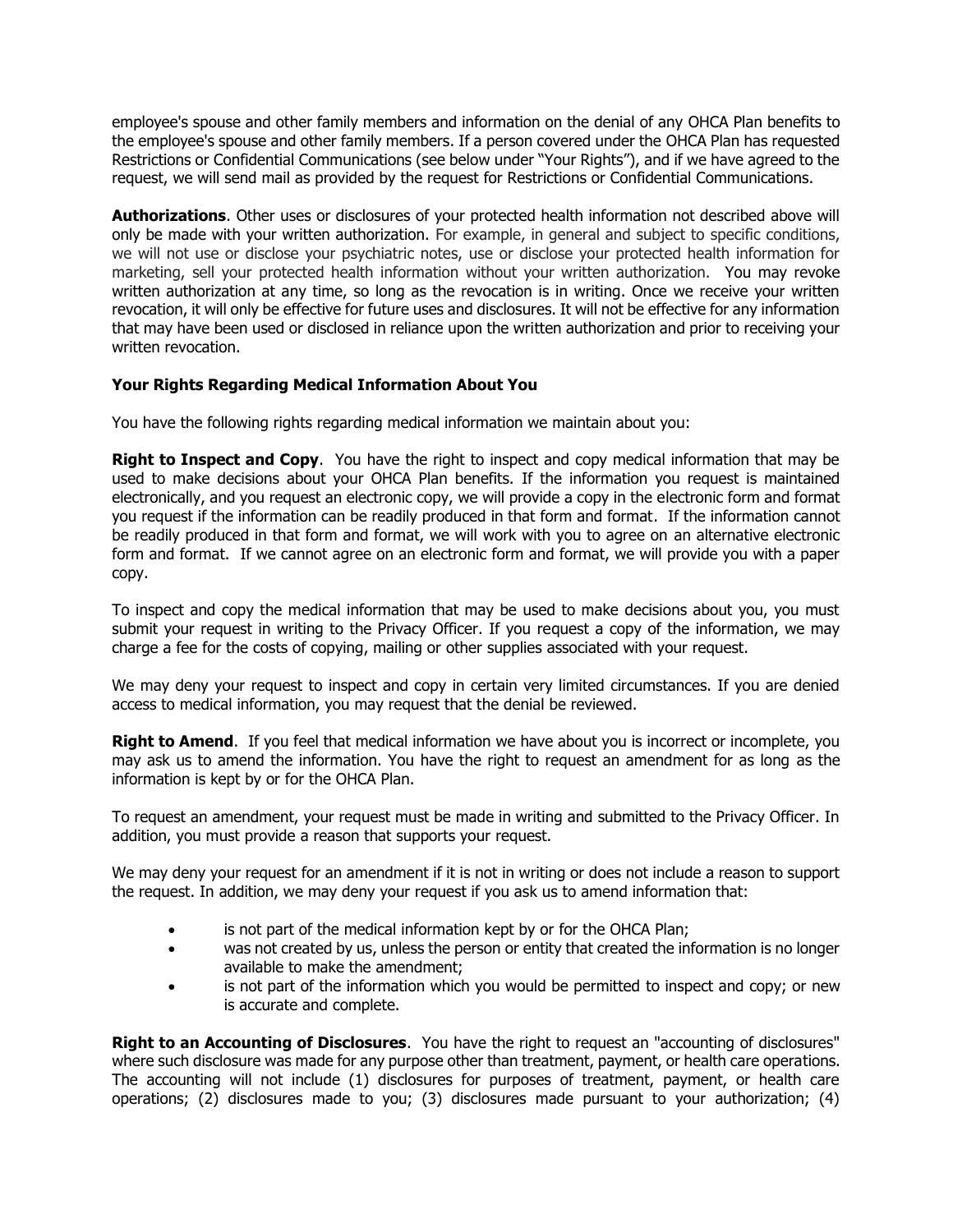disclosures made to friends or family in your presence or because of an emergency; (5) disclosures for national security purposes; and (6) disclosures incidental to otherwise permissible disclosures.

To request this list of accounting of disclosures, you must submit your request in writing to Privacy Officer. Your request must state a time period which may not be longer than six years and may not include dates before April, 2013. Your request should indicate in what form you want the list (for example, paper or electronic). The first list you request within a 12 month period will be free. For additional lists, we may charge you for the costs of providing the list. We will notify you of the cost involved and you may choose to withdraw or modify your request at that time before any costs are incurred.

**Right to Request Restrictions**. You have the right to request a restriction or limitation on the medical information we use or disclose about you for treatment, payment or health care operations. You also have the right to request a limit on the medical information we disclose about you to someone who is involved in your care or the payment for your care, like a family member or friend. For example, you could ask that we not use or disclose information about a surgery you had. We are not required to agree to your request.

To request restrictions, you must make your request in writing to the Privacy Officer. Except as provided in the next paragraph, we are not required to agree to your request. However, if we do agree to the request, we will honor the restriction until you revoke it or we notify you.

Effective February 17, 2010 (or such other date specified as the effective date under applicable law), we will comply with any restriction request if (1) except as otherwise required by law, the disclosure is to the health plan for purposes of carrying out payment or health care operations (and is not for purposes of carrying out treatment); and (2) the protected health information pertains solely to a health care item or service for which the health care provider involved has been paid out-of-pocket in full.

In your request, you must tell us (1) what information you want to limit; (2) whether you want to limit our use, disclosure or both; and (3) to whom you want the limits to apply, for example, disclosures to your spouse.

**Right to Request Confidential Communications**. You have the right to request that we communicate with you about medical matters in a certain way or at a certain location. For example, you can ask that we only contact you at work or by mail. To request confidential communications, you must make your request in writing to the Privacy Officer. We will not ask you the reason for your request. We will accommodate all reasonable requests. Your request must specify how or where you wish to be contacted.

**Right to Be Notified of a Breach**. You have the right to be notified in the event that we (or a Business Associate) discover a breach of unsecured protected health information.

**Right to a Paper Copy of This Notice**. You have the right to a paper copy of this notice. You may ask us to give you a copy of this notice at any time. Even if you have agreed to receive this notice electronically, you are still entitled to a paper copy of this notice.

You may obtain a copy of this notice at our website, www.elkriver.bank To obtain a paper copy of this notice, contact the Privacy Officer.

#### **Changes to This Notice**

We reserve the right to change this notice. We reserve the right to make the revised or changed notice effective for medical information we already have about you as well as any information we receive in the future. We will post a copy of the current notice on the OHCA Plan website. The notice will contain on the first page, in the top right hand corner, the effective date.